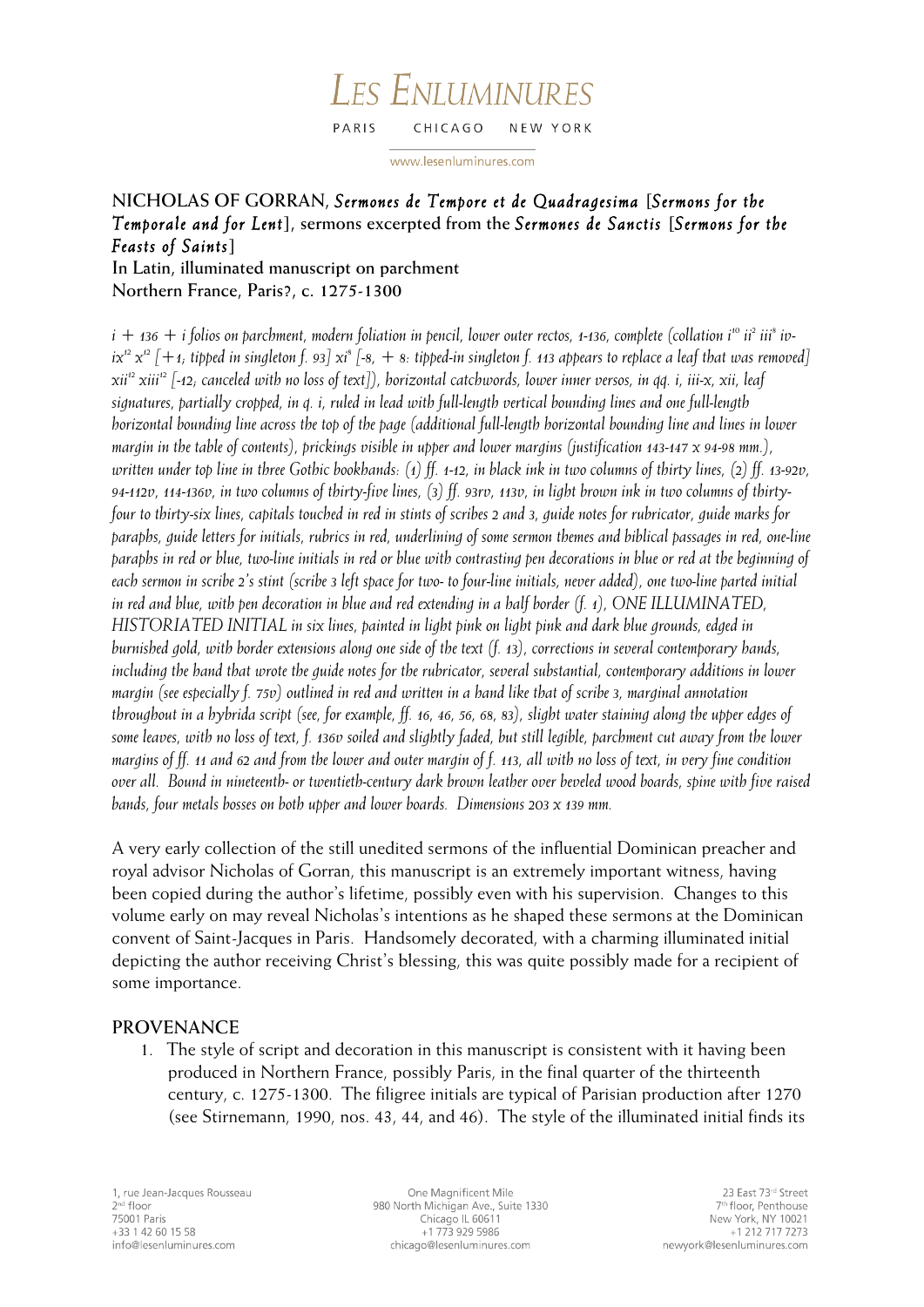origins in the Parisian workshops active in the final third of the thirteenth century. It bears similarities in style to the output of the Bari atelier, active in Paris c. 1250-1270, and more particularly to offshoots of that atelier. Finer examples of such offshoots can be found in Paris, Bibliothèque nationale de France, MSS lat. 10489, fr. 899, and lat. 830 (see Branner, 1997, pp. 102-7, figs. 292 and 296, and pl. XX).

It is tempting to speculate that this collection of sermons, produced during the lifetime of the author, may have been compiled or emended (or both) under his supervision at the Dominican convent of Saint-Jacques in Paris. The manuscript certainly bears signs of early changes, perhaps because the texts of some of the sermons were still in a state of flux at that early date (see Text section, below). Saint-Jacques was the primary Dominican convent in Paris and site of the Dominican *studium* where Nicholas of Gorran received his own training. Founded in 1218, the convent quickly became a place for serious study for members of the newly formed Dominican Order and was incorporated into the university of Paris shortly after 1220.

The care that went into producing this manuscript, as well as the quality of its decoration, both strongly suggest that this was made for an important recipient.

- 2. A business card for Fulgence, Paris dealer in *objets d'art*, bears the name and address of one Monsieur Chrétien on the reverse, given for the sale of a manuscript, presumably this one.
- 3. Three pages of notes on the manuscript and its textual contents (in French), inserted loosely into the front of the volume, are dated October 1938 and signed, "T. Chenu." One T. Chenu is listed as a newly nominated member of the Société préhistorique française in the society's 1934 *Bulletin*.
- 4. A newspaper clipping inserted loosely into the front of the volume records the details of the 16 December 1953 Hôtel Drouot sale of the library of André Hachette (1873- 1945). Further investigation may reveal whether this manuscript was part of the same sale or whether the sale was simply of interest to the manuscript's owner.

### **TEXT**

ff. 1-12, [table of contents] *Dominica prima in aduentu epistola romanis xiiij*, incipit, "Hhora [*sic*] est iam nos de sompno surgere ... Erat moyses uir mitissimus super omnes homines qui morabantur in terra numeri. xii.a. [Numbers 12:3]"; [f. 12v, blank];

ff. 13-92v, *Dominica prima in aduentu epistola Romanis xiiij*, incipit, "HOra est iam nos de sompno surgere Nunc enim propior est nostra salus quam cum credidimus. Ro. xiij. [Romans 13:11] Sicut dicit sapiens ecclesiastes iii. Omnia tempus habent ... Tercio humilitatis utilitas ibi in mundum Jo. xiii [John 12:47] non ueni ut iu[dicem]";

Sermons for the Temporale from the first Sunday in Advent to the twenty-fourth Sunday after Trinity Sunday (Schneyer, 1972, pp. 255-73: nos. 1-97, 106-137, 144-150, 157-162, 166-210, 212-274).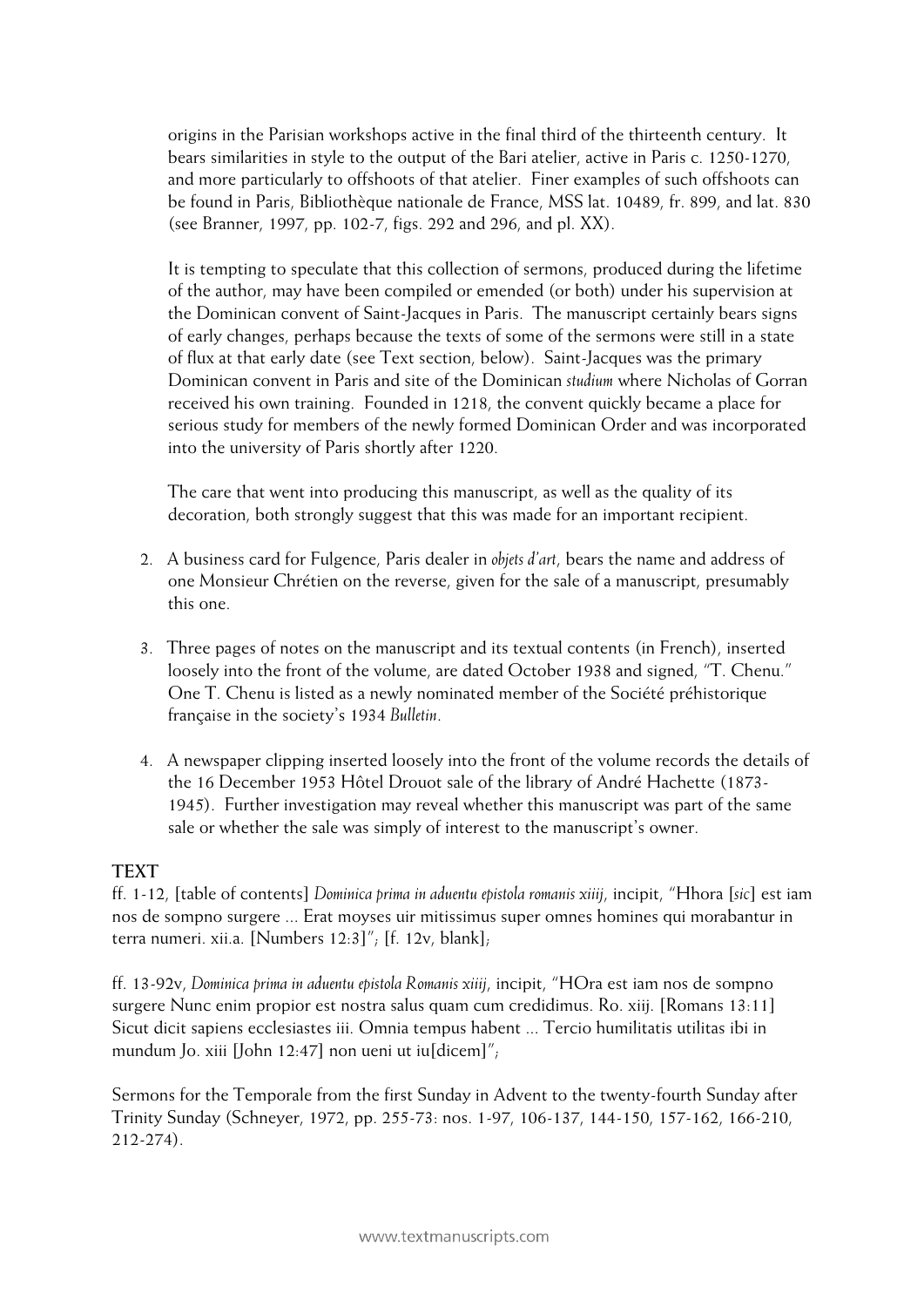ff. 93-112, *Feria quarta quadragesime*, incipit, "[M]emor esto vnde excideris et age penitentiam et prima opera fac ap. ij. [Apocalypse 2:5] Verbum propositum ad peccatorem dirigitur ... Ps. [Psalms 45:9] Venite et uidete opera domini que posuit prodigia etc.";

Lenten sermons from the beginning of Lent until Holy Saturday (Schneyer, 1972, pp. 273-79: nos. 275-276, 283-248, 355-360, 374). Between Schneyer nos. 360 and 374 are five sermons not included in Schneyer, but included in the 1620 edition of Nicholas of Gorran's sermons (see ff. 111-112).

f. 112v, *In festo andree*, incipit, "IN baculo meo transiui iordane istum et nunc cum duabus turmis regredior. Gen. xxxij. [Genesis 32:10] Sicut dicitur Sap. ii. [Wisdom 2:5] Vmbrae transitus est tempus nostrum ... mansuetudo in sustinendis//;" [f. 113, blank];

Sermons for the feast of Saint Andrew, ending imperfectly (Schneyer, 1972, p. 281: nos. 375- 376).

ff. 113v-136v, *Ad reliosos* [*sic*] *gen*, incipit, "[N]E queso sit iurgium inter me et te et pastores meos et pastores tuos fratres enim sumus [Genesis 13:8] Voluit diuina sapiencia ut omnes homines propagarentur ex uno ... si quis uult uenire post me abneget semetipsum et tollat crucem suam et sequatur me. *Hic* [...?]."

Sermons for various occasions, including sermons for members of religious orders (Schneyer, 1972, pp. 318-19: nos. 951-958), for visitations (Schneyer, 1972, pp. 317-18: nos. 926, 941- 943), for synods (Schneyer, 1972, p. 316: nos. 913-919), for the dedications of churches (Schneyer, 1972, pp. 314-15: nos. 894, 900-902), for the dedications or consecrations of altars (Schneyer, 1972, p. 315: nos. 903-905), for the elections of prelates (Schneyer, 1972, p. 318: nos. 944-947), for the first masses of new priests (Schneyer, 1972, p. 318: nos. 948-950), in orders (Schneyer, 1972, pp. 317-18: nos. 927-940), for entrance into religious orders (Schneyer, 1972, p. 319: nos. 959-963), to entreat serenity (Schneyer, 1972, pp. 319-20: nos. 964-973), and at the cross (Schneyer, 1972, p. 320: no. 974). Between Schneyer nos. 894 and 900, there is one theme for a sermon on the same subject (the dedication of a church) that is not included in Schneyer (f. 120). Following Schneyer no. 974, there are three sermons on the same subject (the cross) that are not included in Schneyer (ff. 135v-136v).

A very fine and notably early collection of sermons by Nicholas of Gorran, this volume includes his sermons for the entire liturgical year, as well as sermons for particular special occasions. There is no modern critical edition of these sermons. They circulated widely during the Middle Ages and beyond; Schneyer lists 102 manuscripts containing Nicholas's *Sermones de tempore et de quadragesima* (1972, pp. 279-80), as well as nineteen additional manuscripts containing Nicholas's *Sermones de sanctis* and forty-one manuscripts containing single sermons from these collections (1972, pp. 321-22), and Kaeppeli supplements Schneyer's list with thirteen additional manuscripts (1980, no. 3091, pp. 167-68). Nicholas's *Sermones de tempore* were first printed in Cologne in 1478 and his collected sermons were first printed in Paris in 1523 under the title *Fundamentum aureum* (see Online Resources, below). Though preserved in many manuscripts, collections of Nicholas's sermons are rare on the market; the Schoenberg Database lists only one other copy for sale in the last century and we know of only one additional copy from the market (now at the Honnold Mudd Library in Claremont, California).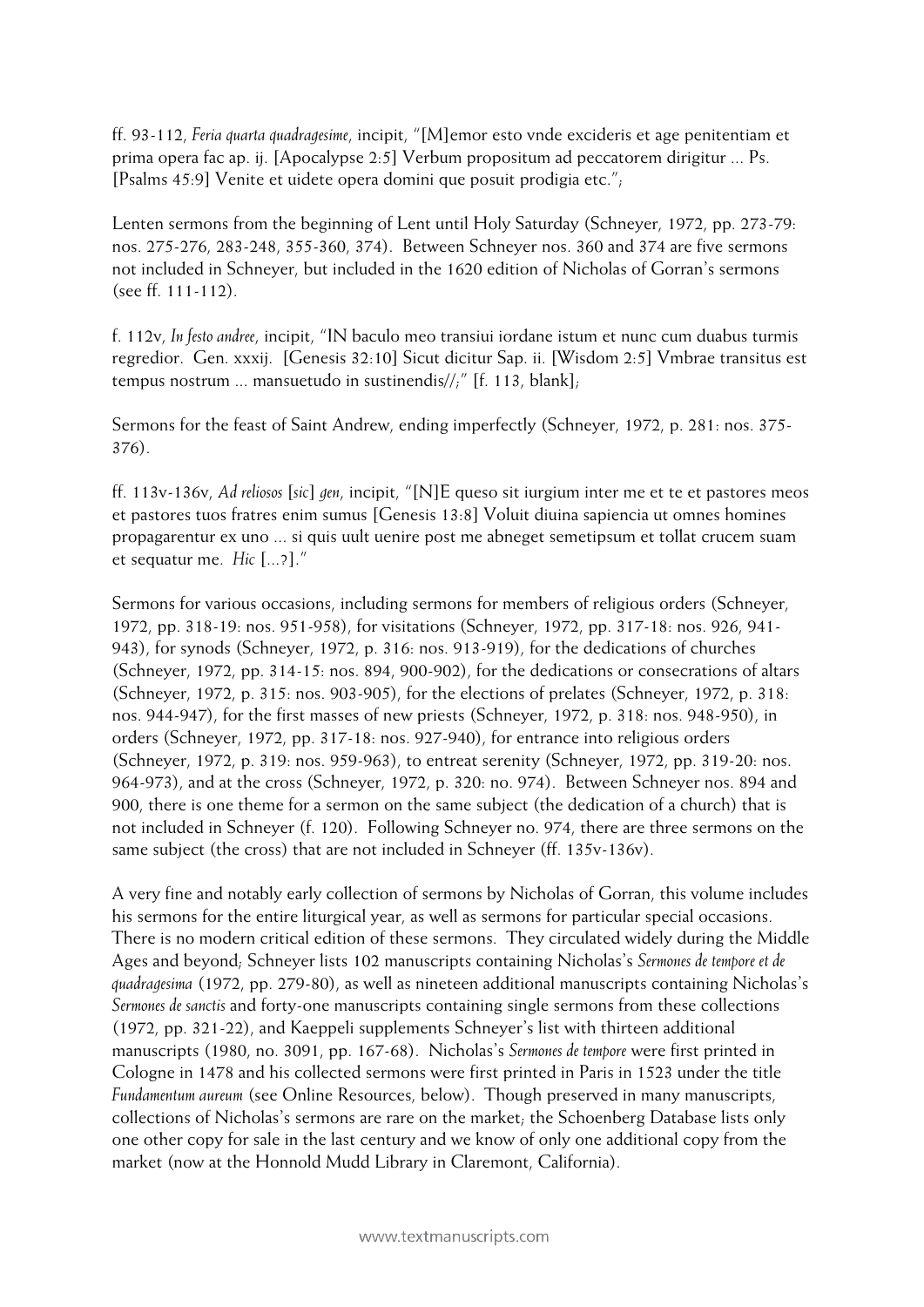# **ILLUSTRATION**

One historiated initial: f. 13, Christ sits enthroned, blessing a Dominican friar, who kneels before him.

Robed in red with a mantle of blue, the figure Christ stands out against a pale pink background. The features of both Christ and the Dominican friar have been executed in fine penwork, with delicately drawn, wide-open eyes, downturned mouths, and long noses with rounded tips, all set within long faces with rounded chins. Drawn with large heads set above slim shoulders, both figures are outlined with broader lines that bring out some of the folds of the drapery as well. Burnished gold frames the initial and punctuates the border, while white penwork adorns the pale pink and dark blue initial, its grounds, and the border that extends from it, terminating in gracefully curving extensions, each ending with a single leaf. A brown rabbit perches upon one of these curved extensions.

Placed at the opening of the first sermon in this single-author collection, this initial almost certainly depicts the author, clad in the robes of his Order, kneeling before Christ and receiving his blessing. A prominent Dominican preacher and scriptural commentator, Nicholas of Gorran (1232-1295) exerted an important impact on how scripture was read, interpreted, and preached in the thirteenth century and beyond. He first entered the Dominican convent in Gorron before he was sent on for further education at the famous *studium* of Saint-Jacques, the Dominican convent in Paris. He became prior of Saint-Jacques in 1280, and would remain there until his death. During his time in Paris, he also served as confessor and advisor to Philip IV of France (reigned 1285-1314).

Nicholas of Gorran was esteemed as an interpreter of scripture, and his commentaries on various scriptural books circulated widely, powerfully influencing later preachers. His sermons also number among the valuable tools he produced for preachers, as does his famous collection of biblical *distinctiones*, that is, words from the Bible, classified according to their different spiritual or theological senses, for use in preaching. This copy of Nicholas's sermons was almost certainly used early on as a preaching aid. It bears markings in several different hands, many of which appear quite systematically throughout the book, designating passages or sermons of particular interest. At least one later user also left corrections and annotations in the margins.

Before this book saw use by other readers, however, it underwent some interesting emendations that suggest the sermon collection was still in flux and may even indicate authorial supervision by Nicholas of Gorran. For example, the opening leaves of both the Lenten sermons (ff. 93- 112) and the sermons for various occasions (ff. 113v-136v) were replaced early on; ff. 93 and 113 are tipped in leaves, both copied by a different scribe than the rest of the sermons, notably in a hand markedly similar to that in which most of the corrections were made throughout the manuscript. These leaves might have been added simply to allow edits to the opening sermons of both collections. Alternatively (or additionally), they may have been supplied to facilitate a reordering of the book's contents, which also took place early on. The table of contents reveals that the sermons for various occasions (ff. 113v-136v) were initially placed between the sermons for the Temporale (ff. 13-92v) and the Lenten sermons (ff. 93-112), but were then moved to follow rather than precede the Lenten sermons (ff. 93-112); ff. 93 and 113 may have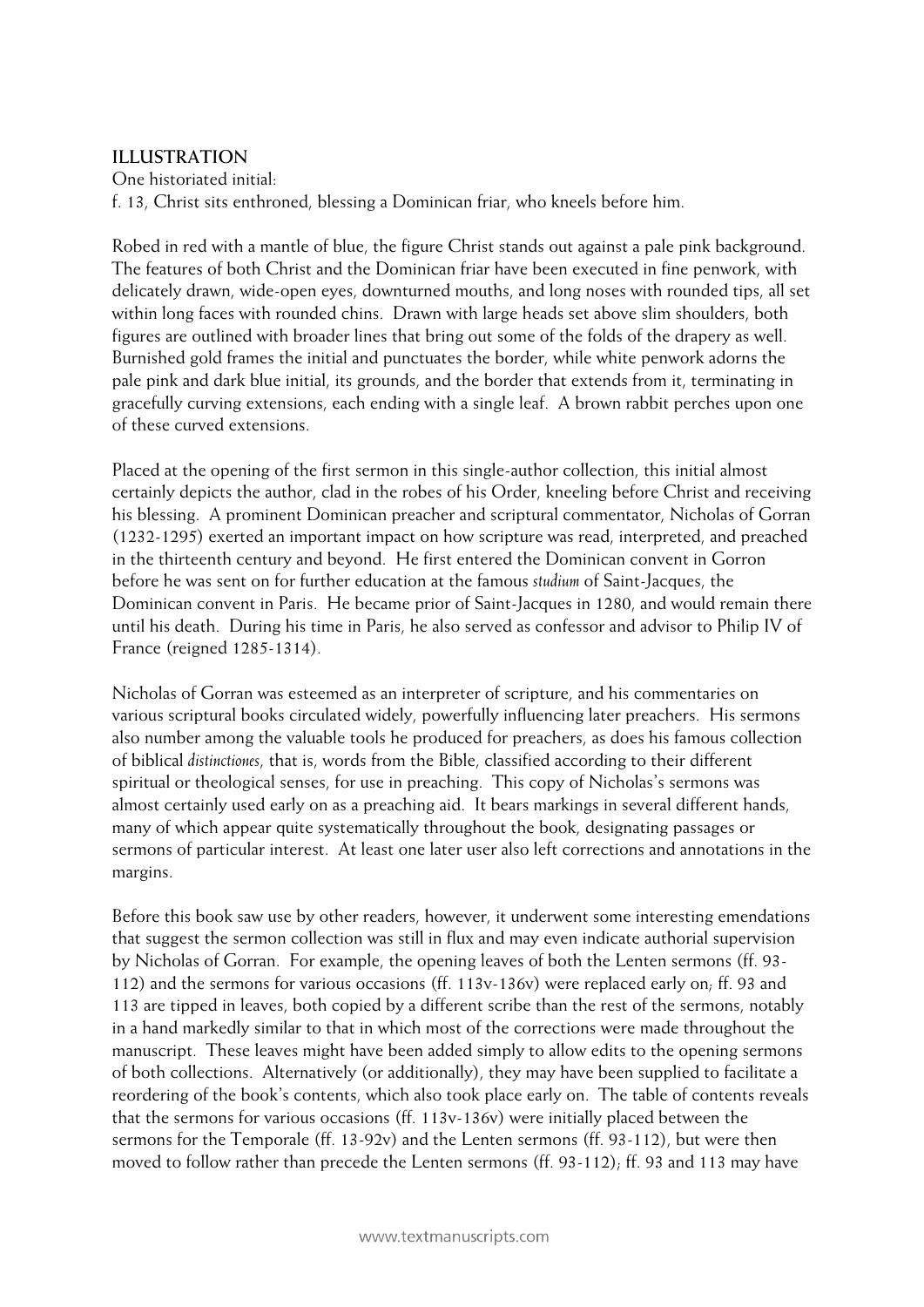been tipped in to accommodate this rearrangement. And even before this repositioning, someone had made an executive decision not to include Nicholas's sermons for the feasts of saints in full, cutting off the second of the two sermons for the feast of Saint Andrew in the middle (see f. 112v). That this was a deliberate decision and not a later loss is born out by the table of contents, which stops at precisely the same point, although room remains for further sermons to be listed, had there been any to list.

These sermons have received relatively little attention in scholarship, owing in part, no doubt, to their never having been edited. As a very early witness to many of Nicholas's sermons, and one that may preserve the traces of his own interventions, this manuscript merits careful consideration in future studies of Nicholas's work and, in particular, in any future edition of his sermons. This handsome volume has much to tell us about Nicholas's work and even, possibly, his intentions in shaping it.

## **LITERATURE**

Branner, Robert. *Manuscript Painting in Paris During the Reign of Saint Louis: A Study of Styles*, Berkeley, University of California Press, 1977.

D'Avray, David L. *The Preaching of the Friars: Sermons Diffused from Paris before 1300*, Oxford, Clarendon Press, 1985.

Kaeppeli, Thomas. *Scriptores Ordinis Praedicatorum Medii Aevi*, vol. 3, Rome, 1980.

Kienzle, B. M. *The Sermon*, Typologie des Sources du Moyen Âge Occidental 81-83, Turnhout, Brepols, 2000.

Mulchahey, Marian Michèle. *"First the Bow is Bent in Study": Dominican Education before 1350*, Toronto, Pontifical Institute of Mediaeval Studies, 1998.

Roberts, Phyllis. "The *Ars Praedicandi* and the Medieval Sermon," in *Preacher, Sermon and Audience in the Middle Ages*, ed. Carolyn Muessig, Leiden, Brill, 2002, pp. 279-292.

Schneyer, Johannes Baptist. *Repertorium der lateinischen Sermones des Mittelalters für die Zeit von 1150-1350*, Beiträge zur Geschichte der Philosophie und Theologie des Mittelalters 43, vol. 4, Münster, Aschendorffsche Verlagsbuchhandlung, 1972.

Stirnemann, Patricia. "Fils de la vierge: l'initiale à filigranes parisienne: 1140-1314," *Revue de l'Art* 90 (1990), pp. 58-73.

### **ONLINE RESOURCES**

Kienzle, Beverly Mayne and John Zaleski. *A History of Medieval Preaching as Seen in the Manuscripts of Houghton Library*, 2012 http://hcl.harvard.edu/libraries/houghton/collections/early\_manuscripts/preaching/index.cfm

Nicholas of Gorran. *Fundamentum aureum olim totiusque anni sermonum ...*, Paris, 1523 https://books.google.com/books?id=AKZ32Ggtfp8C&printsec=frontcover#v=onepage&q&f =false